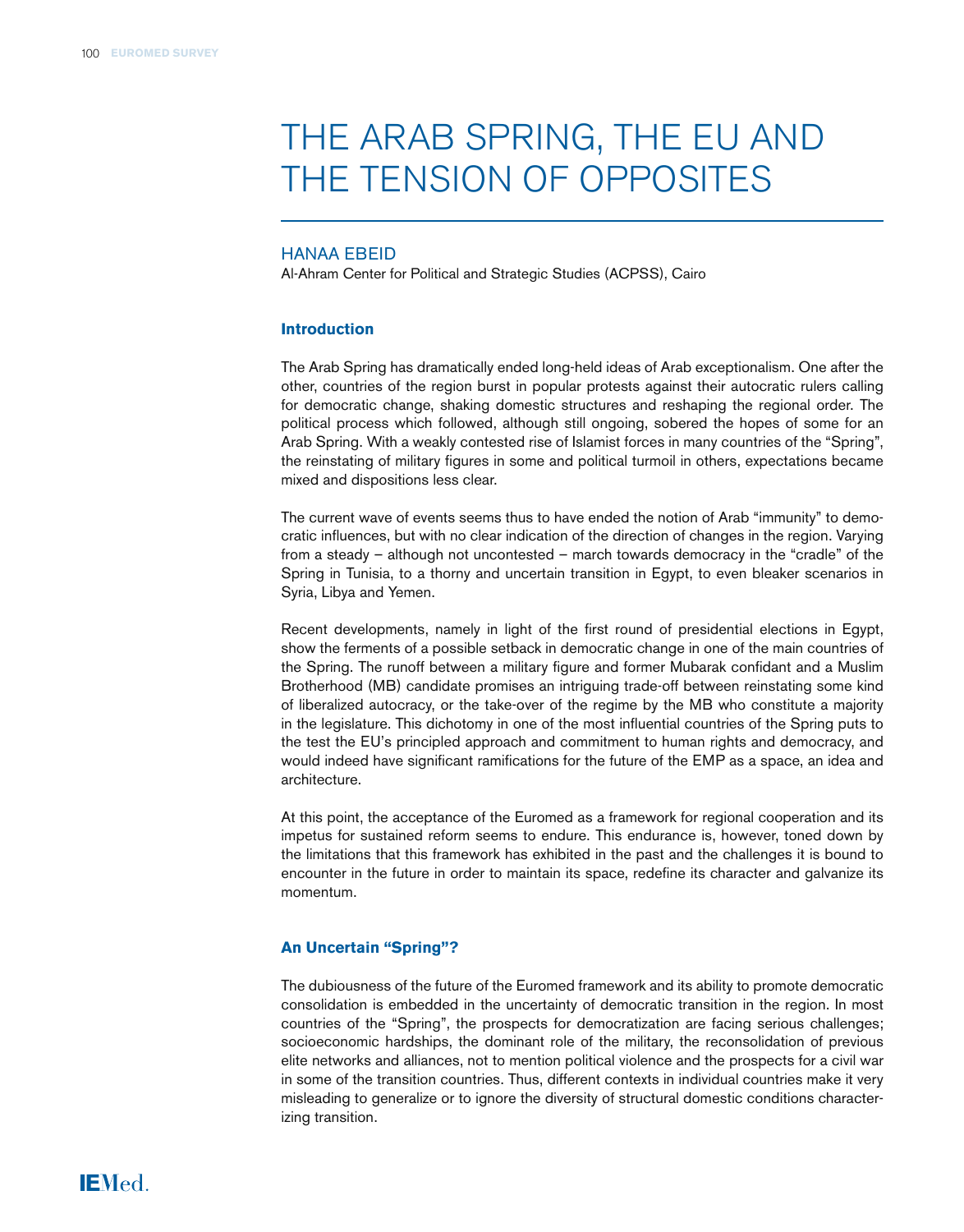At the moment, the state of transition exhibits all kinds of turbulence associated with transition from certain authoritarian rule to an "uncertain something else" (O'Donnell and Schmitter, 1986). Uncertainty about the progress of democracy varies from high optimism in the case of Tunisia to bleak opportunities in the case of Syria and to ambivalence in the case of Egypt (prospects for the country took a plunge with the outcome of the first round of presidential elections, with a runoff between a military general and a Muslim Brotherhood candidate).





(average on a scale of 0-10, where 0 stands for very improbable and 10 for very probable)

Source: Compiled by the IEMed based on the results of the 3rd Euromed Survey

In response to this uncertain terrain, the EU has trodden carefully, giving mixed signals with little impact. EU Communications convey a positive though reluctant approach towards democratization in the region. In two Communications adopted following the popular uprisings, the EU called for "building deep democracy" and sustainable development that puts the people's aspirations into perspective.1 However, the instruments developed to prioritize democracy in the EMP/ENP, namely through the "more for more" principle, are a mere mutation of the ENP's "differentiated approach", a policy that has had a meager record in promoting or inducing reform.2 In essence, the EU's reaction to the Arab Spring has so far lacked a "clear-cut strategy" and opted to "play safe", $3$  thus failing to put the EU's normative plight behind democracy as a value, preferring to navigate as developments unfold.

This cautious stance towards political changes in transition countries is understandable given the fluid situation and the primacy of domestic factors and limited external leverage in shaping the future of transition. However, a clearer positioning in terms of the principled commitment to democracy in the region is both needed and still missing.

The message conveyed across the Mediterranean is thus that European partners remain ambivalent about democratic processes in the region, lest they result in a predominance of political Islam.4 Hence, "more for more" could serve as a flexible approach that allows for policies *"à la carte"*. It maintains the EU's interest in political reform in the region, but in a "detached" and cautious manner, which allows the partnership to be a matter of fair weather, rather than a matter of principle!

<sup>1.</sup> http://eeas.europa.eu/euromed/docs/com2011\_200\_en.pdf

<sup>2. &</sup>quot;A New Response to a Changing Neighbourhood. A Review of European Neighbourhood Policy",

[http://ec.europa.eu/world/enp/pdf/com\\_11\\_303\\_en.pdf](http://ec.europa.eu/world/enp/pdf/com_11_303_en.pdf)

<sup>3.</sup> Pol Morillas, "The EU and the Arab Spring One Year After: A View from the North", EuroMeSCo, Brief No. 39, 19th April 2012. 4. For a detailed account of the rise of Islamists and the fear of Islamist-led foreign policies: Kristina Kausch, *"*Islamist-led policies: what implications?", FRIDE, 27th March 2012.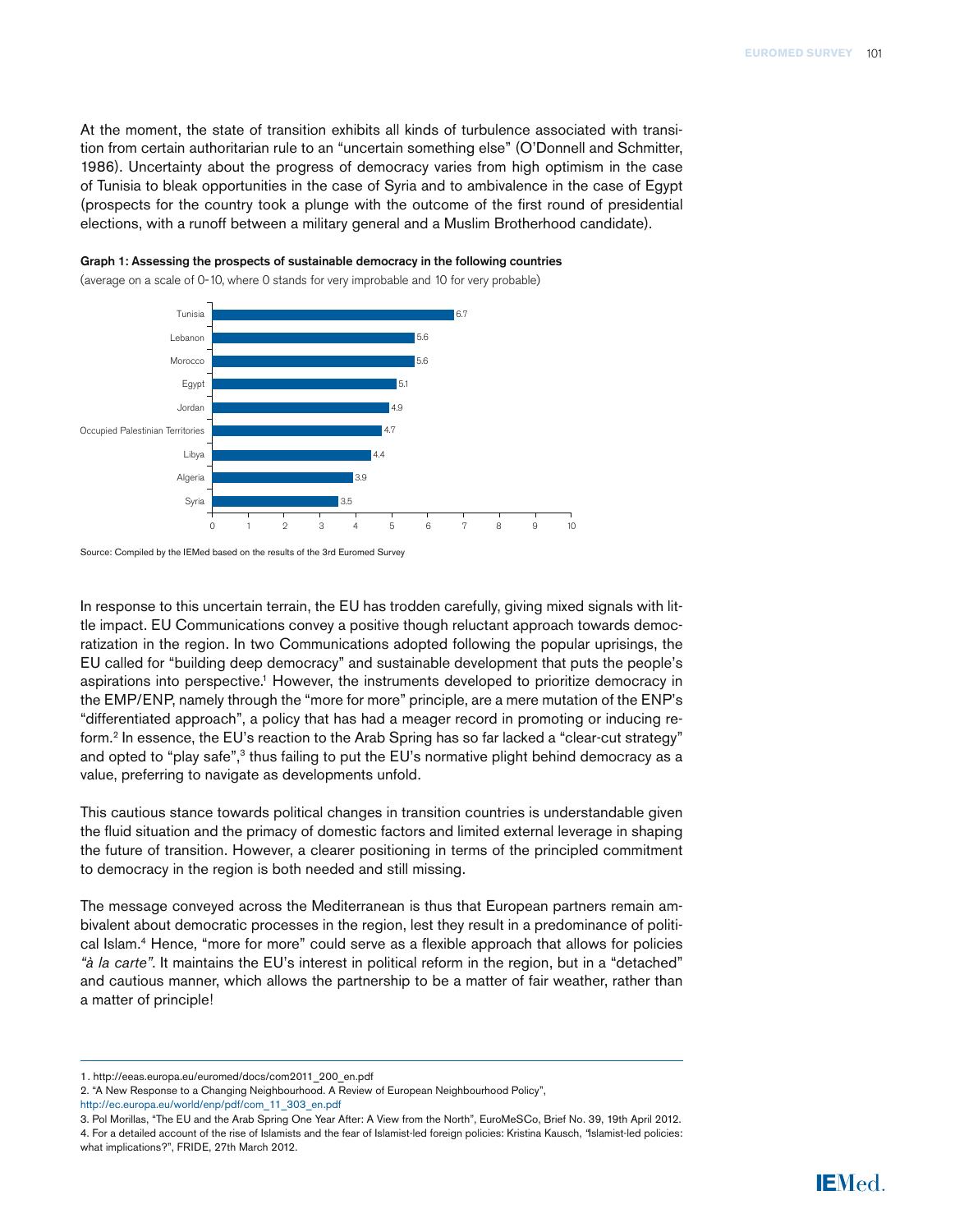#### **A Euromed Potential Viewed as "Possible" and Graded as "Pass"**

It is strikingly evident that in every aspect, and by experts across the Mediterranean, assessment of the progress of the EU's Mediterranean policies and its potential in promoting democracy is generally rated on a scale from 0 to 10 very close to 5; a "positioning" which connotes enduring survival of the EMP as a space and idea fraught with caution! This perception, which precedes the onset of revolutionary change in the region, lives on only with slightly higher optimism regarding the future role of the EMP/ENP as a catalyst for democracy and political reform, and a more modest global assessment of the EMP as a regional modality.

#### Graph 2: Assessment of the results achieved by the EMP/UfM

(average on a scale of 0-10, where 0 stands for highly inadequate and 10 for highly adequate)



Source: Compiled by the IEMed based on the results of the 3rd Euromed Survey

A persisting pattern remains that respondents from non-EU European countries and Mashreq MPCs are the most enthusiastic about the future of the EMP and its reform spillover.

The future potential of EMP/ENP instruments in bringing about democracy is sobered in light of the legacy of the EU in democracy promotion in the region and perceived tensions between the EU's principled and pragmatic approaches in this regard. Although a pro-reform outlook resonates throughout the Barcelona Declaration, achievements that could be attributed to the EMP in the field of reform are quite modest compared to the initial expectations. Engagements with the region have never provided enough linkage to foster or induce change, or sustainable leverage to push for it.<sup>5</sup>

Underneath the cautious optimism about the future of the EMP, nuanced expectations are held towards its potential as a catalyst for democracy promotion compared to its potential influence in brokering peace or bringing harmony across the region. This is reflected in a diminished prospect for the EMP to bring peace or "harmony", compared to the possibilities of promoting democracy.

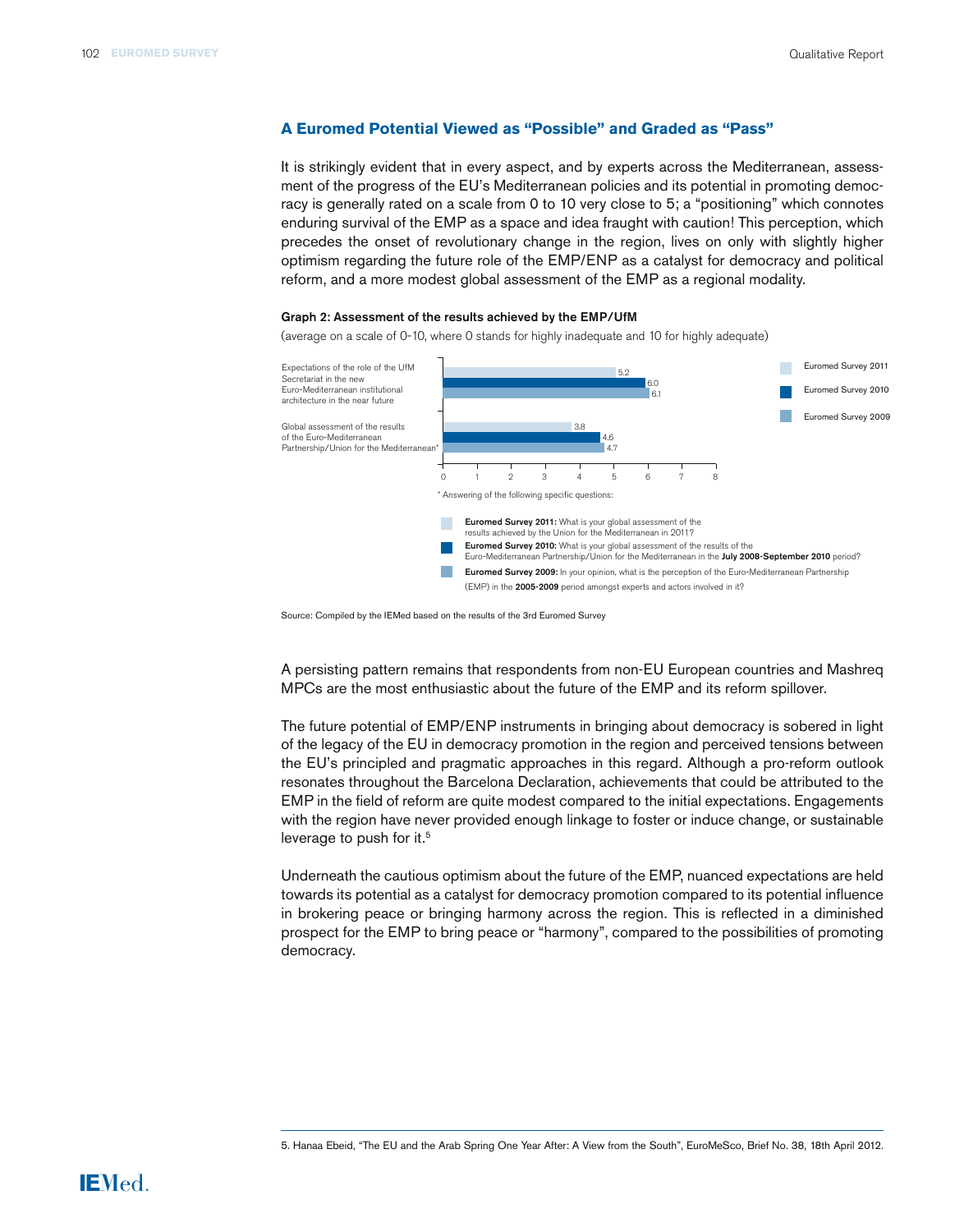#### Graph 3: Degree of probability attributed to the following long-term scenarios regarding the potential impact of the uprisings on Euro-Mediterranean relations

(average on a scale of 0-10)

Political and socio-economic reforms foreseen in the ENP/EMP frameworks will be accelerated

no longer be suitable given the heterogeneity and fragmentation inherited from the uprisings



Source: Compiled by the IEMed based on the results of the 3rd Euromed Survey

### **Players and Cards in a Fluid Situation**

Transformations of domestic structures in Arab states and societies are resonating into a "new" regional architecture, which in turn might reconfigure the EMP/ENP, especially through the rise of competing roles of regional or international powers.

New elites and public have expressed interest in diversifying foreign relations, independent ties and consolidated engagement with Arab and Islamic countries. However, a dramatic change in foreign policy based on identity politics is unlikely. Intensifying ties with regional circles through seeking closer political and economic ties with Turkey, for instance, or ameliorating prior animosities with Iran (although so far neither Tunisia nor Egypt have shown any signs of rapprochement) could be expected. However, an overhaul of foreign policy inclinations is unlikely.

Manifest changes are most notable in bringing public opinion back into foreign policy decisionmaking. A heightened sense of dignity and increased call for independence are central to the "new" regional and international relations. A coherent set of policies regarding specific regional or international actors is still amiss in almost all countries of the Spring. However, signs of shifting foreign policy patterns point to new tendencies in the relations among regional actors (revolutionary vs. conservative) as well as between the Arab and non-Arab regional actors (Turkey and Iran).

The future of the Euromed framework is thus hinging upon changes in the patterns of alliances in the region. The contending outlook is that the EU is expected to sustain its space in the region. Compared to international players, the EU's influence comes second to that of the US, while surpassing Russia and China. Regionally, however, the rising role of "competing" regional actors is seen as surpassing that of the EU, where experts across the Mediterranean saw Saudi Arabia and Turkey in a better position to impact on changes in the region.

A strange irony in this regard is that Mediterranean countries expect more of the EMP than EU partners expect or think the framework is able to provide. This is reflected in MPC experts' views which attribute a greater role to the EU compared to other regional powers, while experts from the EU are more modest about the EU's role and assign more weight to the regional actors (Turkey, Saudi Arabia and the Arab League).

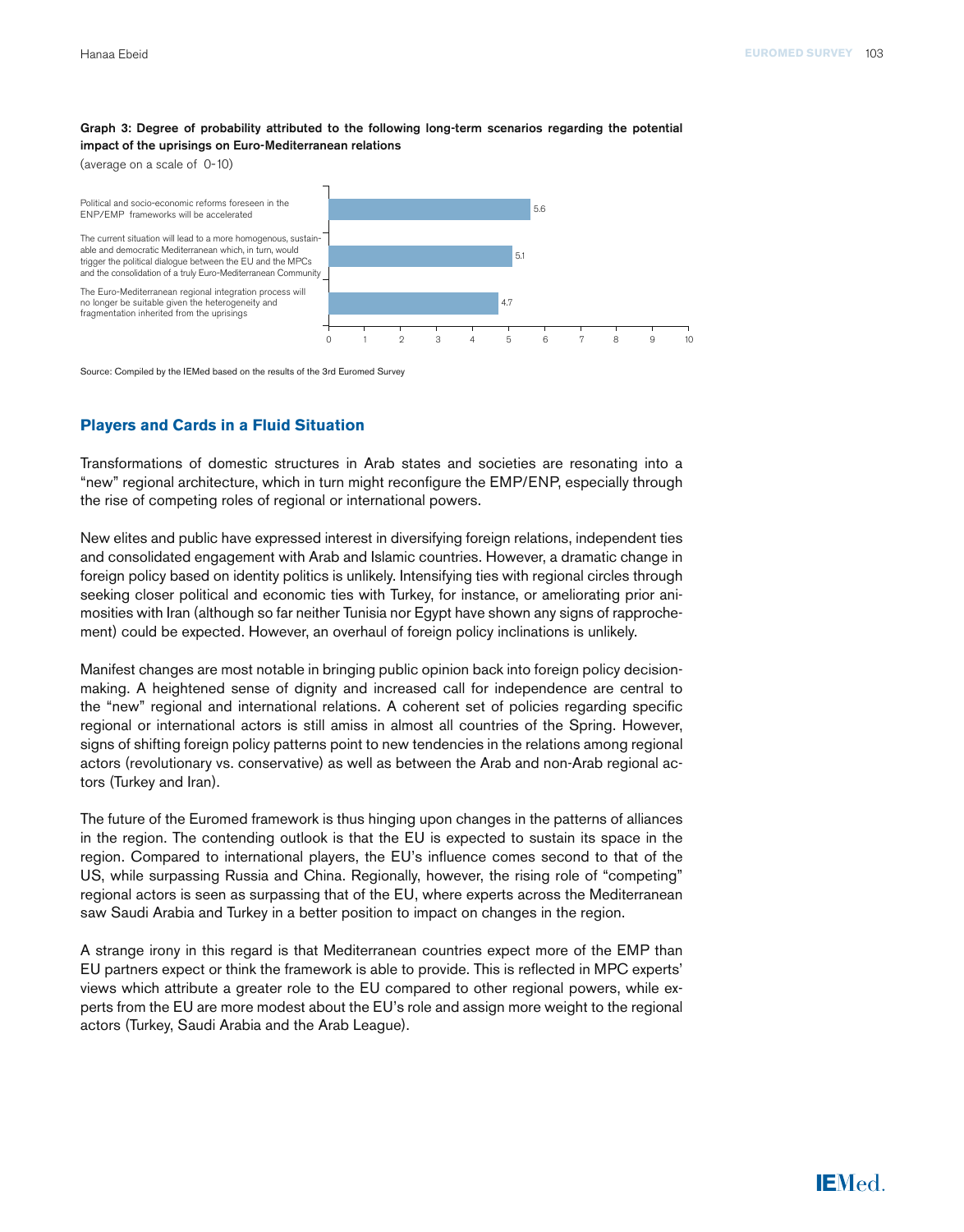

Graph 4: Assessing the EU's future role in the Mediterranean Partner Countries compared to other external and regional actors. Will the EU have more or less impact on regional developments compared to: (MPC respondents)



Graph 5: Assessing the EU's future role in the Mediterranean Partner Countries compared to other external and regional actors. Will the EU have more or less impact on regional developmentscompared to: (EU respondents)

Source: Compiled by the IEMed based on the results of the 3rd Euromed Survey

The EU comes as the second most influential, a state of affairs which is hardly the result of the Arab Spring. The current perceptions connote that the US remains the global hegemon, and possesses more influence than the EU. The role of the US in the region is not entirely separable from that of the EU. Over the past two decades, a generally positive view of the EU has been held compared to rising anti-Americanism. However, when the EU or its member states on any account "failed" to act as a counter hegemon disappointment prevailed! The general perception being that the EU is more just but less powerful or willing than the US.<sup>6</sup>

6. Hanaa Ebeid, "L'Europa vista dal mondo arabo: un'indagine sulle percezioni", in *Hub globale, trincea o pantano? Il futuro del Mediterraneo e il ruolo dell'Europa,* Rapporto 2010 sull'integrazione europea della Fondazione Istituto Gramsci e del CeSPI, Rome, 2010.

# **IEMed.**

Source: Compiled by the IEMed based on the results of the 3rd Euromed Survey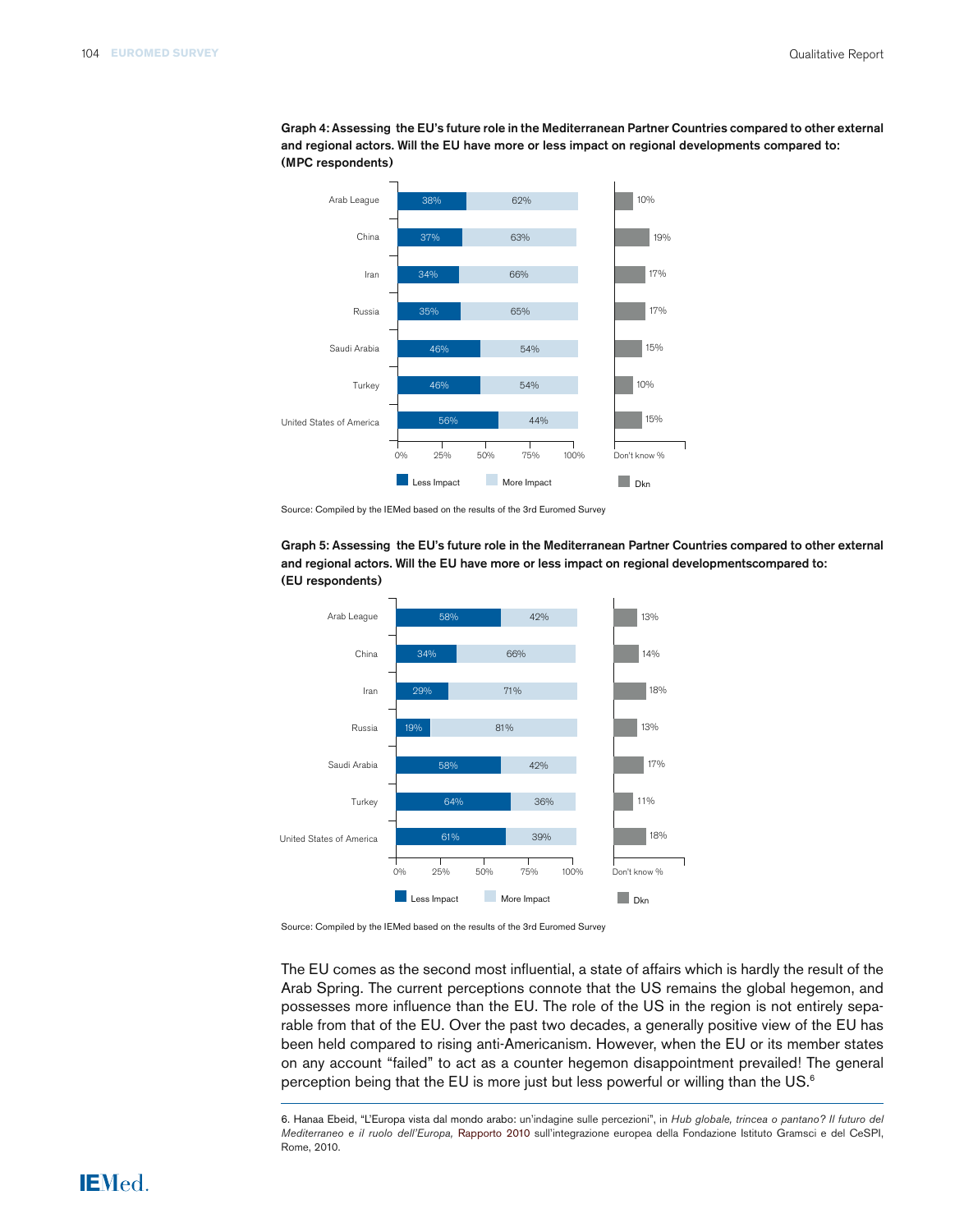The secondary importance assigned to the role of China and Russia is embedded in the postrevolutionary context. However, this trend could be reversed in the case of significant setbacks in any of the countries of the Spring.

On the regional level, many intervening variables could consolidate or hinder the rising role of regional actors. Indeed, the power of Saudi Arabia to influence developments in the countries of the Spring is enhanced by Saudi financial leverage. The need for funds to ameliorate socioeconomic crises gives direct leverage to regional and international powers that would be most willing to help while the EU is busy putting its own house in order and is short on credit. The perception of a rising influence of Saudi Arabia is directly related to its ability to provide relief funds on the one hand, but may also be related to its influence in aborting protests in Bahrain, and offering to forge closer links between the GCC and other regional monarchies.

It is noteworthy, however, that Saudi Arabia, the UAE and most Gulf countries have been unwilling to provide unconditional or generous support to countries of the Spring. Weariness with the influence of the MB and a possible revolutionary spillover made Gulf countries most reluctant to provide funds in the form of economic relief to post-revolutionary Egypt.

Moreover, Saudi influence is not unchallenged since the sense of dignity in the countries of the Spring did translate at times into antagonism towards regional conservative powers, which was manifest in the brief Egyptian-Saudi hang-up following the detention in Saudi Arabia of an Egyptian lawyer-activist. The resulting demonstrations and protests on the Egyptian side, and abrupt calling of the Ambassador on the Saudi side, reflect the tacit conservative-revolutionary fault-line in the region.

Graph 6: Assessing the EU's future role in the Mediterranean Partner Countries compared to other external and regional actors. Will the EU have more or less impact on regional developments compared to:



Source: Compiled by the IEMed based on the results of the 3rd Euromed Survey

Hence, the emerging pattern of coalitions in the region and whether it comes at the expense of Arab-EU relations is not a foregone conclusion, and is much more complex than the allusions to new-found dignity and pan-Arab and pan-Muslim solidarity.

Rising influence of some regional actors has to do not only with the power of money and identity, but with the "effectiveness" or "efficiency" of these regional powers' reaction to the popular uprisings, and alliances are forming with both economic as well as political rationales.

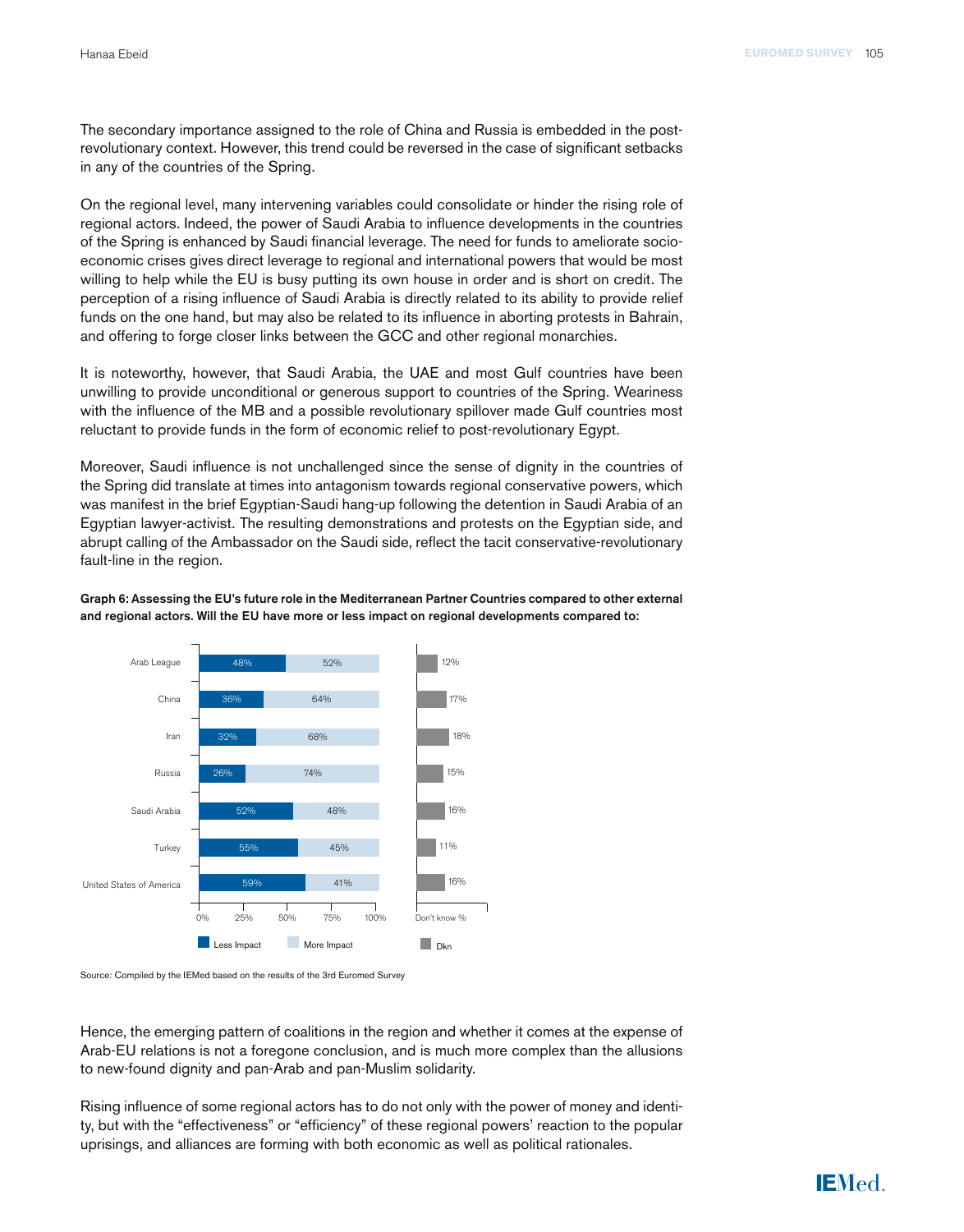This is most notably the case for Turkey, whose quick adaptation and "answer" to the Spring positioned the country for a better future role. The Turkish promise of "help" and vow "to split our bread with Egyptians" following the rejection of an IMF loan is witness to the intervening role of responsive policies compared to deterministic convictions about the influence of identity politics.<sup>7</sup>

#### **Israel Stands Alone**

Within the general discourse of cautious hope in the region, Israel's position and outlook regarding the Arab Spring is distinct, and reflects a heightened sense of isolation. In every aspect, the Survey shows Israeli perceptions standing in contrast to those expressed across the Mediterranean, conveying a dimmer outlook, sometimes being the only one to fall under the average grade of 5+ which experts across the board expressed.

Regarding the potential of the current revolutionary wave in producing political and socioeconomic reforms foreseen by or compatible with those called for by the EMP/ENP, Israeli expectations are the most pessimistic, compared to cautious hopes across the Mediterranean and higher euphoria in countries of the Mashreq.

Israeli expectations regarding the future of the EMP/ENP are indeed the worst. In allusion to "fragmentation inherited from the uprisings" Israeli respondents are the first to render the future of regional integration in the Euromed framework unlikely or more difficult, EU member states and Turkey being cautiously hopeful, MPCs more optimistic and European non-EU the most forward-looking.

#### Graph 7: The Euro-Mediterranean regional integration process will no longer be suitable given the heterogeneity and fragmentation inherited from the uprisings



(average on a scale of 0-10, when 0 stands for no probability and 10 for very high probability)

Source: Compiled by the IEMed based on the results of the 3rd Euromed Survey

Similarly, regarding the potential of a more "homogenous" democratic Mediterranean, an allusion to the possibility of forging peace and stability, Israeli expectations remain the lowest.

7. Statement by the Turkish Ambassador to Cairo, 20th May 2012.